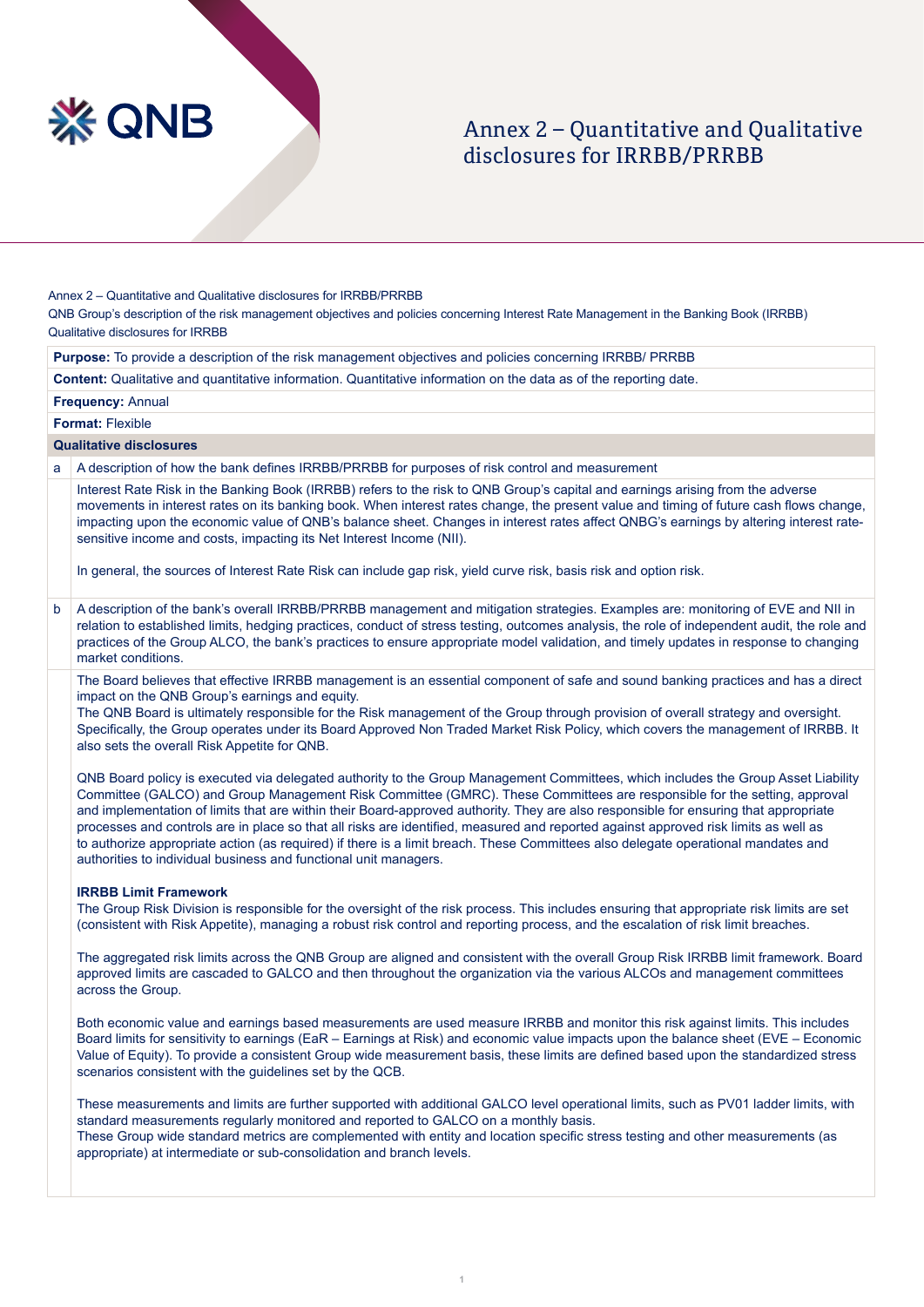|              | <b>Governance, Oversight and Controls</b><br>The QNB Group operates a "Three Lines of Defense" model with respect to the management and governance of risk and the<br>segregation of duties with respect to responsibilities, governance and controls. This includes management and controls around IRRBB.                                                                                                                                                                                                                                                |  |  |  |  |
|--------------|-----------------------------------------------------------------------------------------------------------------------------------------------------------------------------------------------------------------------------------------------------------------------------------------------------------------------------------------------------------------------------------------------------------------------------------------------------------------------------------------------------------------------------------------------------------|--|--|--|--|
|              | The GALCO oversees the management of IRRBB at a QNB Group level, with international ALCOs and management committees<br>overseeing the management at each location. The Business units and Treasury are the first line functions responsible for the<br>management of the risk, whilst the Risk and Financial control units are the second line. The independent Internal Audit function, as the<br>third line function, undertakes regular audits and reviews of the management and controls processes.                                                   |  |  |  |  |
|              | The Non Traded Market Risk Policy sets out the guidelines for the governance and management of interest rate risk in the Banking<br>Book.                                                                                                                                                                                                                                                                                                                                                                                                                 |  |  |  |  |
|              | <b>Risk mitigation and hedging practices</b><br>The objective of managing IRRBB is to manage the exposure to interest rate risk in the Banking Book within acceptable limits using<br>approved products within the mandates available to the first line functions. Where possible, risks are managed via the on balance<br>sheet matching of assets and liabilities and the central aggregation of risk. However, Treasury can also hedge specific transactions and<br>residual exposures through the use of derivatives.                                 |  |  |  |  |
|              | Significant hedging or risk management initiatives are approved by GALCO.                                                                                                                                                                                                                                                                                                                                                                                                                                                                                 |  |  |  |  |
| $\mathbf{C}$ | The periodicity of the calculation of the bank's IRRBB/PRRBB measures, and a description of the specific measures that the bank uses<br>to gauge its sensitivity to IRRBB/PRRBB.                                                                                                                                                                                                                                                                                                                                                                          |  |  |  |  |
|              | QNB regularly monitors the evolution of IRRBB at an operational level. The key standard measurements used across the Group are:<br>- Economic Value of Equity based on predefined standardized shocks<br>- Sensitivity to Net Interest Income (NII) over a 12 month horizon and based on predefined shocks calibrated for significant currencies<br>- Re-pricing GAP reports (measured against PV01 ladder limits)<br>- CSRBB sensitivities                                                                                                               |  |  |  |  |
|              | Daily controls are operated to monitor daily movements in the IRRBB profile. Additional metrics, such as hedging ratio, effective<br>duration of equity or local regulatory measurements are also used at an entity level to supplement the common Group wide<br>measurements.                                                                                                                                                                                                                                                                            |  |  |  |  |
|              | The calculation of the Group's IRRBB measurements are reported on a monthly basis to the GALCO. The impact of interest rates<br>shocks is also factored as part of the bank's formal Stress Tests and within ICAAP and the results are presented to senior management.                                                                                                                                                                                                                                                                                    |  |  |  |  |
| d            | A description of the interest/profit rate shock and stress scenarios that the bank uses to estimate changes in the economic value and in<br>earnings.                                                                                                                                                                                                                                                                                                                                                                                                     |  |  |  |  |
|              | The prescribed QCB standardized interest rate shock scenarios are used in line with the QCB guidelines.                                                                                                                                                                                                                                                                                                                                                                                                                                                   |  |  |  |  |
|              | As part of a broader stress-testing framework, additional stress scenarios based upon historical market events and severe but plausible<br>hypothetical scenarios are also undertaken. As required, scenarios are also developed to assess potential impacts of emerging risks.                                                                                                                                                                                                                                                                           |  |  |  |  |
| e            | Where significant modelling assumptions used in the bank's internal system (i.e. the EVE metric generated by the bank for purposes<br>other than disclosure, e.g. for internal assessment of capital adequacy) are different from the modelling assumptions prescribed for<br>the disclosure in the table above, the bank should provide a description of those assumptions and of their directional implications and<br>explain its rationale for making those assumptions (e.g. historical data, published research, management judgment and analysis). |  |  |  |  |
|              | QNB applies the QCB standardized scenarios in a manner consistent with the requirements defined in the QCB guidelines. These<br>scenarios are viewed by QNB as consisting of very extreme shocks are used as the basis of assessing Pillar 2 capital requirements as<br>directed under the QCB guidelines.                                                                                                                                                                                                                                                |  |  |  |  |
|              | Additional stress testing undertaken by QNB consists of less extreme, severe but plausible scenarios                                                                                                                                                                                                                                                                                                                                                                                                                                                      |  |  |  |  |
| f            | A high-level description of how the bank hedges its IRRBB/PRRBB, as well as the associated accounting treatment                                                                                                                                                                                                                                                                                                                                                                                                                                           |  |  |  |  |
|              | QNB's IRRBB exposures are managed by the Treasury function. Where appropriate, exposures are centralized for management<br>by Group Treasury. Where possible, risks are managed via the on balance sheet matching of assets and liabilities and the central<br>aggregation of risk. However, Treasury will also hedge specific transactions through the use of derivatives.<br>Most derivatives residing in the Banking Book are in the form of Interest Rate or Cross Currency Swaps which qualify for Cash Flow                                         |  |  |  |  |
|              | Hedge accounting treatment.                                                                                                                                                                                                                                                                                                                                                                                                                                                                                                                               |  |  |  |  |
| g            | A high-level description of key modelling and parametric assumptions used in calculating $\Delta EVE$ and $\Delta NII$ in the table below, which<br>includes:<br>• For $\Delta EVE$ , whether commercial margins and other spread components have been included in the cash flows used in the computation                                                                                                                                                                                                                                                 |  |  |  |  |
|              | and discount rate used.<br>• How the average repricing maturity of non-maturity deposits has been determined (including any unique product characteristics that                                                                                                                                                                                                                                                                                                                                                                                           |  |  |  |  |
|              | affect assessment of repricing behavior).<br>. The methodology used to estimate the prepayment rates of customer loans, and/or the early withdrawal rates for time deposits, and                                                                                                                                                                                                                                                                                                                                                                          |  |  |  |  |
|              | other significant assumptions.<br>. Any other assumptions (including for instruments with behavioral optionalities that have been excluded) that have a material impact<br>on the disclosed $\Delta EVE$ and $\Delta NIII$ in the table below, including an explanation of why these are material.                                                                                                                                                                                                                                                        |  |  |  |  |